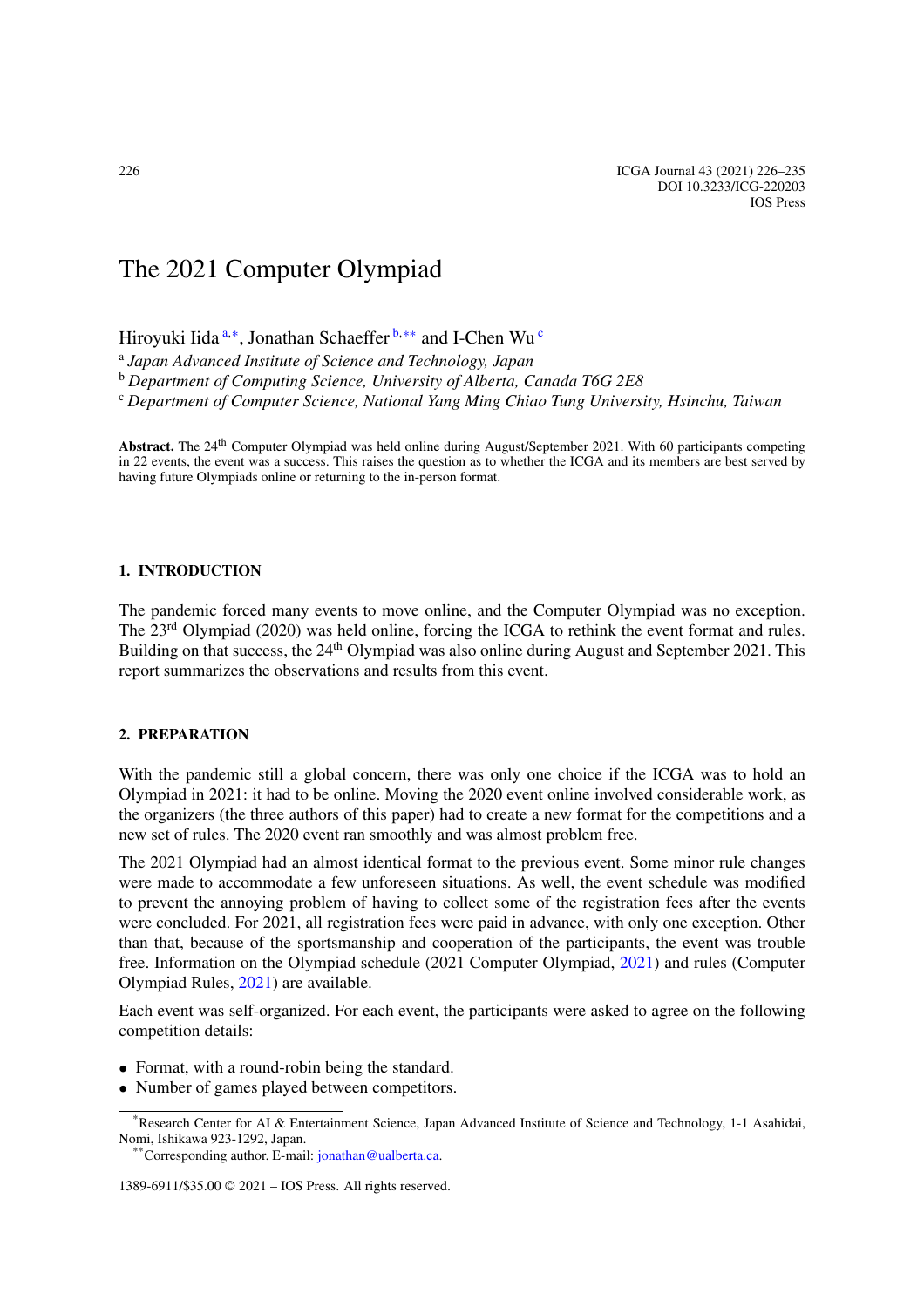- Time controls (most games had a standard setting).
- Playoffs. Some events agreed on the final round-robin standings serving for decisions on the medals. Other competitions had 1, 2 or 4-game matches to determine the medals.

The original schedule had 8 days to complete all the games (August 23 to August 30). Some events went beyond that limit to accommodate any special needs of the participants.

The 2021 Olympiad saw the debut of a new competition: Sylver Coinage [\(2022](#page-9-2)). This game was created by the brilliant mathematician John Conway, who sadly passed away in 2020 due to COVID-19. Conway has many claims to fame but is perhaps best known for his Game of Life. Thank you to Gilad Moskowitz for introducing the game to the Olympiad.

### **3. RESULTS**

In 2021, we had 22 competitions totalling 60 registrants. In terms of the number of events, it tied for the second largest in Olympiad history, behind 24 in the 22<sup>nd</sup> Olympiad (Macau, 2019) (Schaeffer,  $2021$ ). As to the number of participants, this was tied for the  $10<sup>th</sup>$  largest in Olympiad history. The record is 108 in the 15<sup>th</sup> Olympiad (Kanazawa, Japan, 2010).

Note that a further 10 competitions were not held because there was only a single entrant. Hopefully these games will reappear in the 2022 Olympiad.

Compared to our first online Olympiad (November/December 2020 (Iida et al., [2021](#page-9-4))), the number of competitions went up by one, but the number of participating programs dropped by five.

The ICGA congratulations all the Gold, Silver, and Bronze Medal winners, and thanks all the participants of the 24<sup>th</sup> Computer Olympiad. There were many interesting results, but one accomplishment stands out for special recognition. Quentin Cohen-Solal and Tristan Cazenave seem to be on a mission to win every competition. This year they entered 16, winning the Gold Medal in 11. That's going to be a difficult record to beat! Congratulations Quentin and Tristan.

The Appendix includes the results from all 22 Olympiad competitions.

#### **4. PERSPECTIVES**

The move to online raises two critical issues that the ICGA membership needs to resolve: a) online, in-person, or a hybrid Olympiad; and b) increasing the number of entries.

Post the pandemic, should the Olympiad return to its traditional in-person format? The cost of travelling to an Olympiad has been discussed in the past as being a significant barrier to participation. The online format was seen as a way for increasing the number of participating programs. However, the data does not support this. The historical record for the Olympiads shows 2020 and 2021 to be typical years in terms of entries (Schaeffer, [2021\)](#page-9-3).

From the organizational point of view, an online Olympiad is much easier to organize (and less costly) than an in-person event. There is no need to deal with finding a venue, renting space, renting computers, obtaining Internet access, and so on. Essentially the move online comes without any significant financial costs for the organizers and the participants. Of course, an online Olympiad loses the most important aspect of in-person events – the ability to interact with your colleagues in person. We can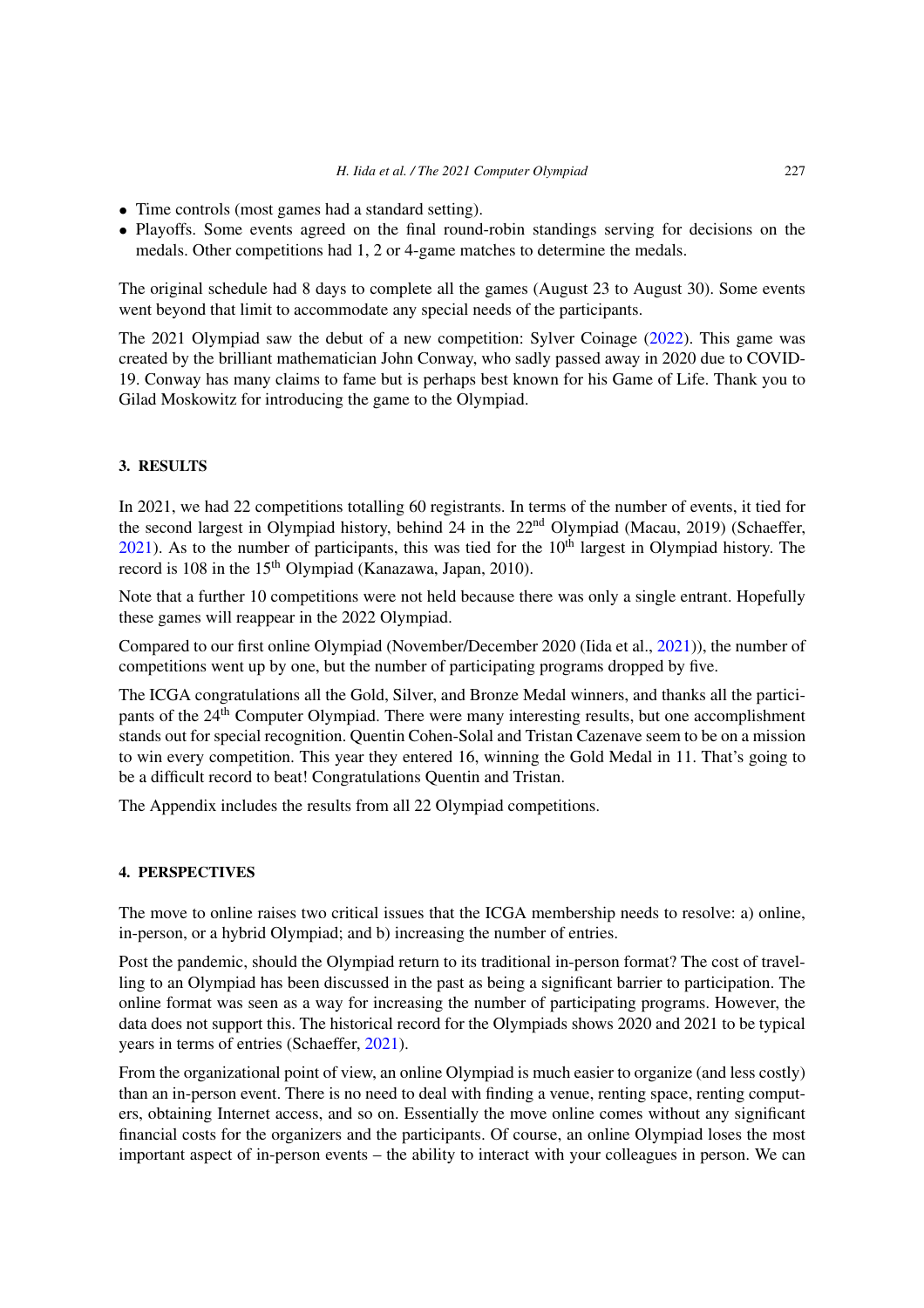debate the quality of in-person versus online interactions, but it appears that for most Olympiad programmers online is less appealing for having casual discussions of games and AI.

How do we increase the number of Olympiad entries? Being online allows the event to easily handle more entries without incurring additional costs (which is not true for the in-person events). The Olympiad is advertised on the ICGA web site (low traffic), through several mailing lists (probably low impact), and from various mailouts (mostly to past participants). None of these methods seems to be reaching a new audience. Globally, game programming is a popular activity, but we have been unable to reach more game-AI programming aficionados.

Your thoughts on these issues are most welcome. Please contact [jonathan@ualberta.ca.](mailto:jonathan@ualberta.ca)

### **APPENDIX**

### **Amazons (2)**

AmazonsPlus: Pei Zhang, Liang Chen, QianWei Wang, Tailin Liang, Ke Zhou (1429046561@qq. com)

Thésée: Quentin Cohen-Solal, Tristan Cazenave [\(quentin.cohen-solal@dauphine.psl.eu](mailto:quentin.cohen-solal@dauphine.psl.eu))

|             | AmazonsPlus | Thésée | <b>Total</b> |
|-------------|-------------|--------|--------------|
| AmazonsPlus | xxx         |        |              |
| Thésée      |             | vvv    |              |

#### *Congratulations to the Thésée team for the Gold Medal in Amazons.*

# **Arimaa (1)**

This competition had only one entry and was not held.

### **Ataxx (1)**

This competition had only one entry and was not held.

# **Brazilian Draughts (2)**

EVE: Quentin Cohen-Solal, Tristan Cazenave ([quentin.cohen-solal@dauphine.psl.eu\)](mailto:quentin.cohen-solal@dauphine.psl.eu) Tdk88: Ton Tillemans [\(ton\\_til@bluemail.ch](mailto:ton_til@bluemail.ch))

|            | EVE  | Tdk88 | <b>Total</b> |
|------------|------|-------|--------------|
| <b>EVE</b> | xxx  | 1112  | 5            |
| Tdk88      | 1110 | xxx   | 3            |

# **Congratulations to the EVE team for the Gold Medal in Brazilian Draughts.**

# **Breakthrough (2)**

DaSoJai: Wei-Lin Wu, Shun-Shii Lin [\(b1499119139@gmail.com](mailto:b1499119139@gmail.com))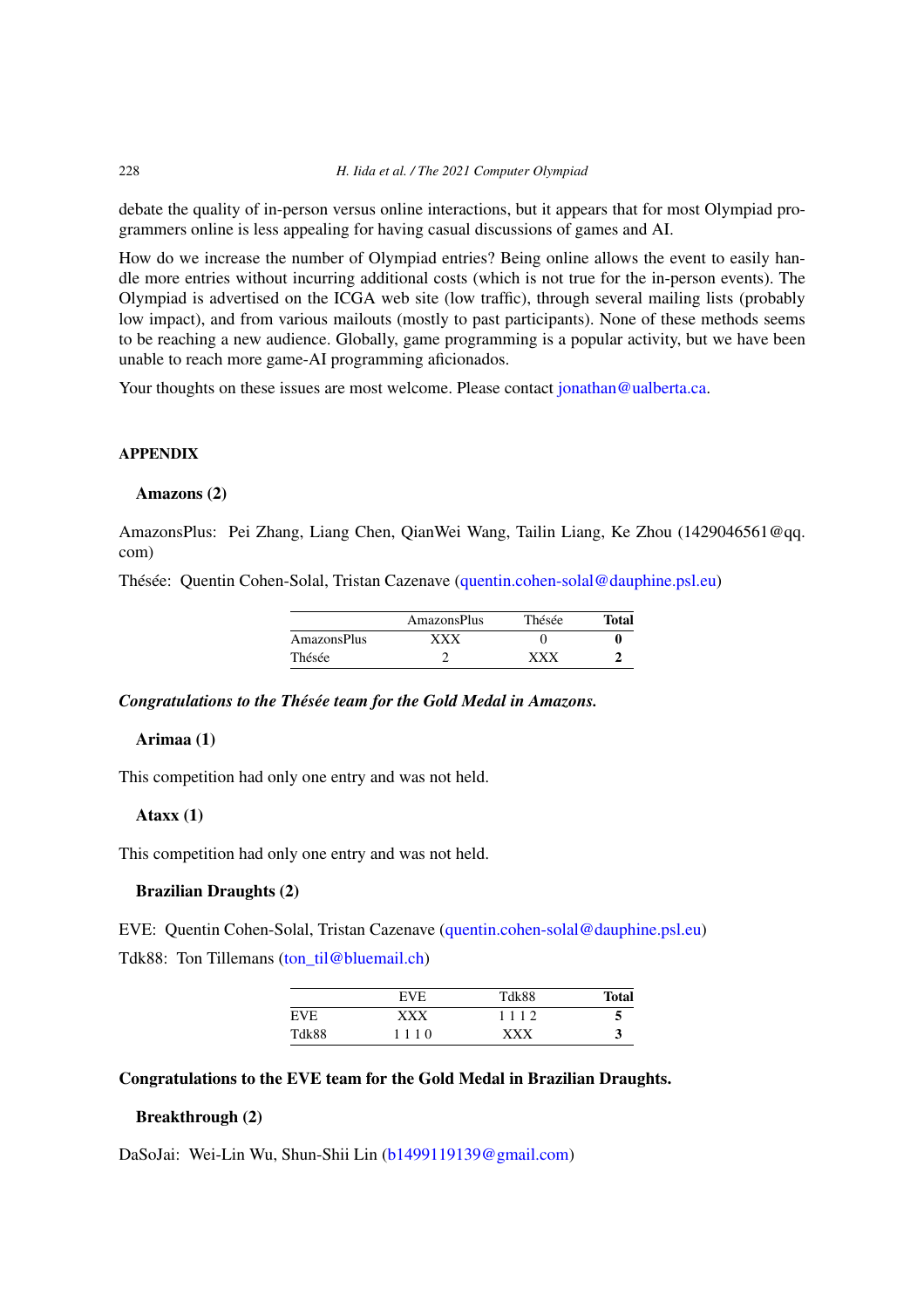#### R2D2: Quentin Cohen-Solal, Tristan Cazenave [\(quentin.cohen-solal@dauphine.psl.eu](mailto:quentin.cohen-solal@dauphine.psl.eu))

|         | DaSoJai | R2D2 | <b>Total</b> |
|---------|---------|------|--------------|
| DaSoJai | xxx     |      |              |
| R2D2    |         | vvv  |              |

#### **Congratulations to the R2D2 team for the Gold Medal in Breakthrough.**

# **Canadian Draughts (2)**

T-900-Cameron: Quentin Cohen-Solal, Tristan Cazenave [\(quentin.cohen-solal@dauphine.psl.eu\)](mailto:quentin.cohen-solal@dauphine.psl.eu) Tdkcan: Ton Tillemans [\(ton\\_til@bluemail.ch](mailto:ton_til@bluemail.ch))

|               | T-900-Cameron | Tdkcan     | Total |
|---------------|---------------|------------|-------|
| T-900-Cameron | <b>XXX</b>    | 2222       |       |
| Tdkcan        | 0000          | <b>XXX</b> |       |

# **Congratulations to the T-900-Cameron team for the Gold Medal in Canadian Draughts.**

# **Chinese Checkers (1)**

This competition had only one entry and was not held.

# **Chinese Chess (2)**

Shiga: Ming-Cheng Cheng, Shi-Jim Yen [\(sjyen@mail.ndhu.edu.tw\)](mailto:sjyen@mail.ndhu.edu.tw)

Stratar: Quentin Cohen-Solal, Tristan Cazenave ([quentin.cohen-solal@dauphine.psl.eu](mailto:quentin.cohen-solal@dauphine.psl.eu))

|         | Shiga   | Stratar    | <b>Total</b> |
|---------|---------|------------|--------------|
| Shiga   | xxx     | $2-0$      |              |
| Stratar | $0 - 2$ | <b>XXX</b> | 0            |

# **Congratulations to the Shiga team for the Gold Medal in Chinese Chess.**

# **Chinese Dark Chess (6)**

CLAP\_CDC: Chu-Hsuan Hsueh, Yuan-Hao Chen, Wen-Jie Tseng, I-Chen Wu [\(hsuehch@jaist.ac.jp](mailto:hsuehch@jaist.ac.jp))

DarkCheese: Ping Chun Chen, Hsuan Yu Yaung, Chang Chih Yuan [\(a86107tommy@gmail.com](mailto:a86107tommy@gmail.com))

DarkKnight: Chu-Hsuan Hsueh, Wen-Jie Tseng, I-Chen Wu [\(hsuehch@jaist.ac.jp\)](mailto:hsuehch@jaist.ac.jp)

PupilDarkChess: Cheng Yueh, Hung-Jui Chang [\(changhungjui@gmail.com](mailto:changhungjui@gmail.com))

Yahari: Jr-Chang Chen, You-Cheng Syu, Gang-Yu Fan, Ting-Yu Lin, Tsan-sheng Hsu, Hsuan-Yu Wang [\(tt40616@gmail.com](mailto:tt40616@gmail.com))

Yanyu2.0: Yu-Yan Wang [\(d04405054@ems.npu.edu.tw\)](mailto:d04405054@ems.npu.edu.tw)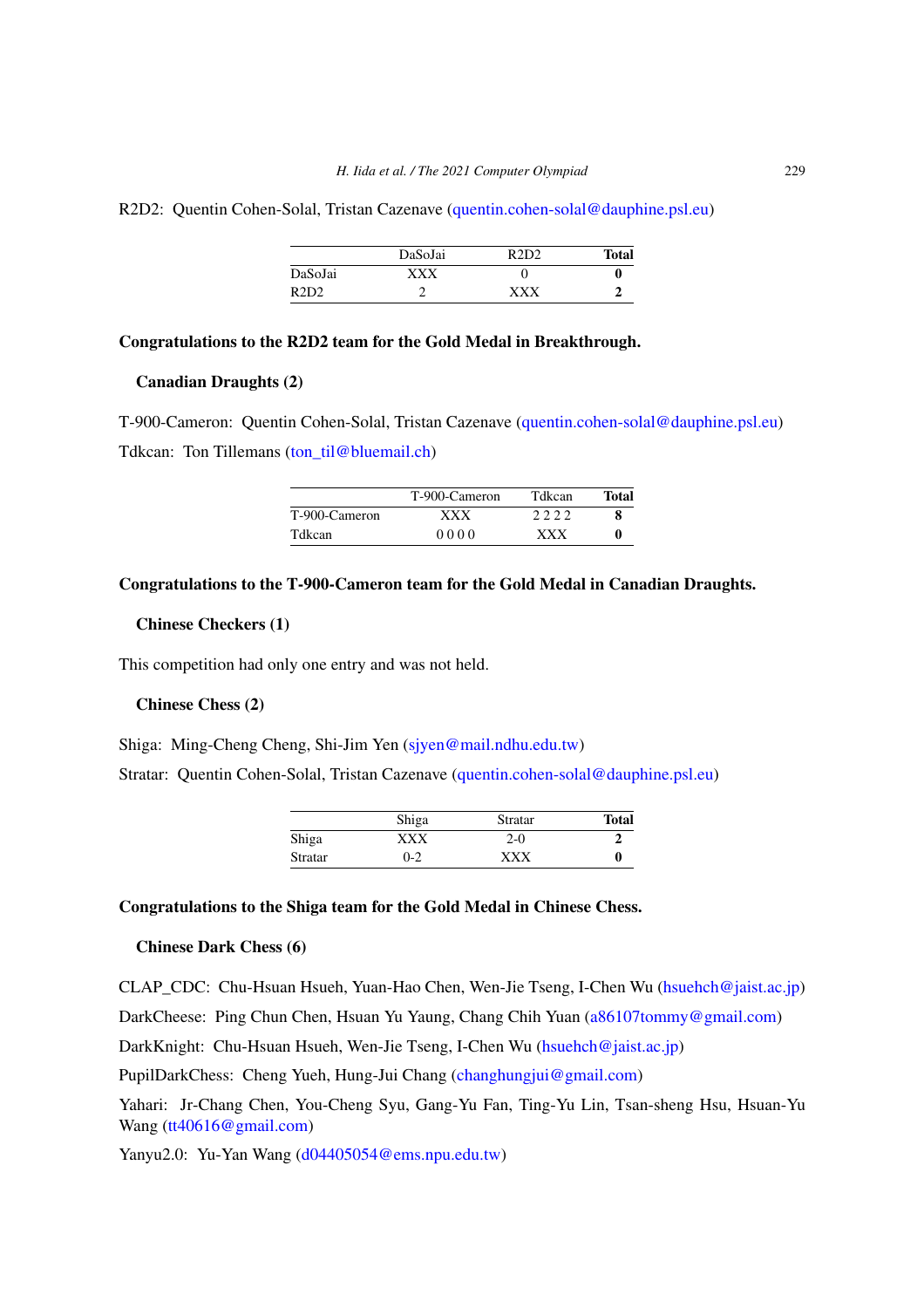|                 | CLAP CDC | Dark Cheese | Dark Knight | Pupil-DarkChess | Yahari | Yanyu2.0 | <b>Total</b> |
|-----------------|----------|-------------|-------------|-----------------|--------|----------|--------------|
| CLAP CDC        | XXX      |             |             |                 |        |          |              |
| DarkCheese      |          | XXX         |             |                 | 0.5    |          | 2.5          |
| DarkKnight      |          |             | <b>XXX</b>  |                 |        | 1.5      | 7.5          |
| Pupil-DarkChess |          |             |             | XXX             |        |          |              |
| Yahari          |          |             |             |                 | XXX    |          | 4.5          |
| Yanyu2.0        |          |             | 0.5         |                 |        | xxx      | 1.5          |

**Congratulations to the PupilDarkChess team for the Gold Medal in Chinese Dark Chess. Congratulations to the DarkKnight team for the Silver Medal in Chinese Dark Chess. Congratulations to the CLAP\_CDC team for the Bronze Medal in Chinese Dark Chess.**

# **Clobber (1)**

This competition had only one entry and was not held.

### **Connect6 (4)**

Bernard-Lowe: Quentin Cohen-Solal, Tristan Cazenave [\(quentin.cohen-solal@dauphine.psl.eu\)](mailto:quentin.cohen-solal@dauphine.psl.eu)

CLAP\_Connect6: Shao-Xiong Zheng, Wei-yuan Hsu, Yuan-Hao Chen, I-Chen Wu (a84959947mp45 @gmail.com)

Explorer: Yihao Wu, Miao Su, Xiaorui Li, Ke Zhou [\(1533176590@qq.com\)](mailto:1533176590@qq.com)

HPS6: Yu-Chang Lin, Shun-Shii Lin ([yuchang103@gmail.com\)](mailto:yuchang103@gmail.com)

|                      | Bernard-Lowe | CLAP Connect6 | Explorer   | HPS6 | Total |
|----------------------|--------------|---------------|------------|------|-------|
| Bernard-Lowe         | XXX          |               |            |      |       |
| <b>CLAP</b>          |              | XXX           |            |      |       |
| Connect <sub>6</sub> |              |               |            |      |       |
| Explorer             |              |               | <b>XXX</b> |      |       |
| HPS <sub>6</sub>     |              |               |            | xxx  |       |

**Congratulations to the CLAP\_Connect6 team for the Gold Medal in Connect6. Congratulations to the Bernard-Lowe team for the Silver Medal in Connect6. Congratulations to the Explorer team for the Bronze Medal in Connect6.**

**Dice Shogi (1)**

This competition had only one entry and was not held.

# **Draughts (3)**

Tdking: Ton Tillemans (ton til@bluemail.ch)

Tornado: Frank Mesander [\(f.mesander@xs4all.nl](mailto:f.mesander@xs4all.nl))

Zoe-A: Quentin Cohen-Solal, Tristan Cazenave ([quentin.cohen-solal@dauphine.psl.eu\)](mailto:quentin.cohen-solal@dauphine.psl.eu)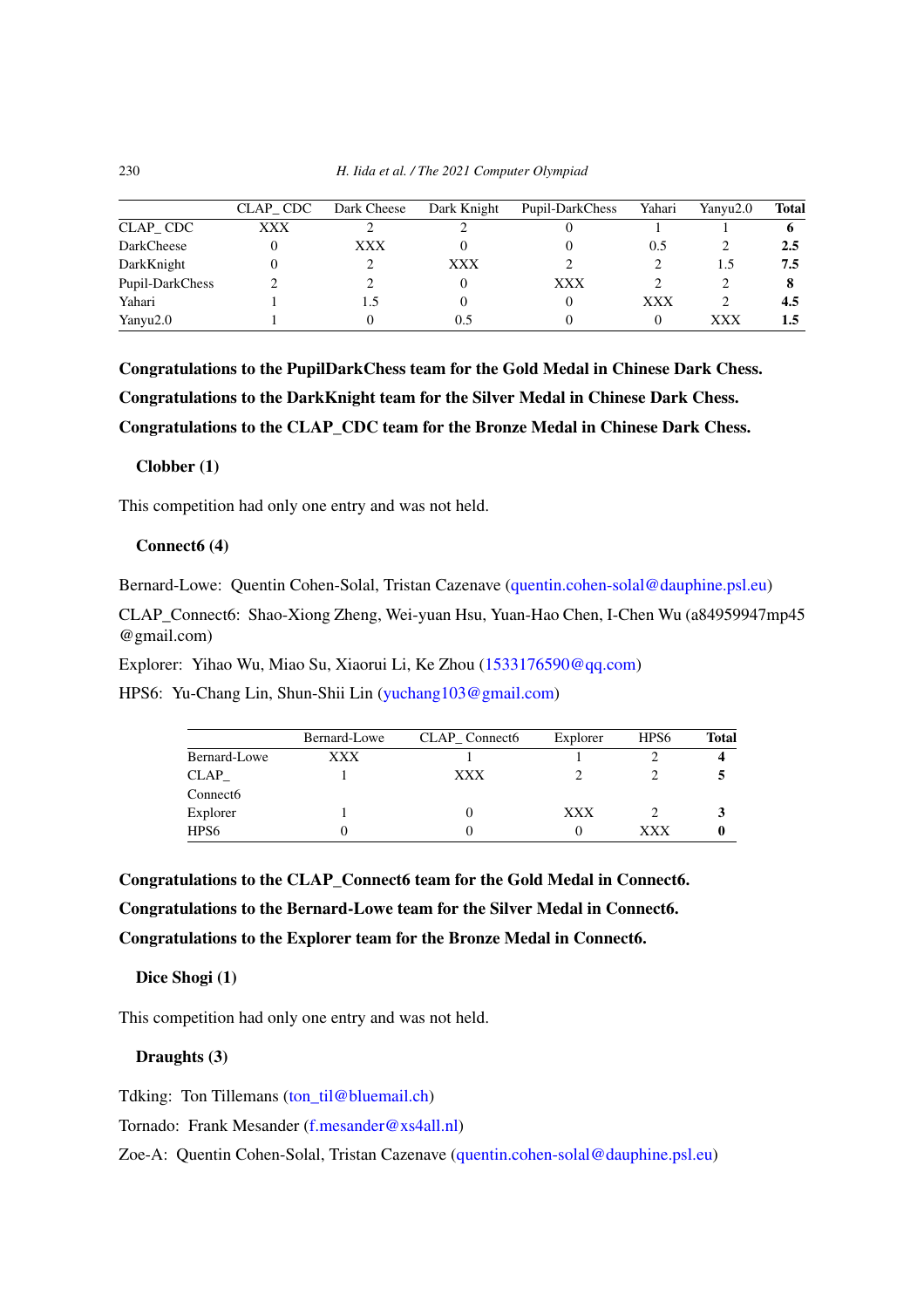|         | Tdking | Tornado | Zoe-A | <b>Total</b> | <b>Playoff</b> |
|---------|--------|---------|-------|--------------|----------------|
| Tdking  | XXX    |         |       |              |                |
| Tornado | 00     | XXX     |       |              | 1 O            |
| Zoe-A   | O G    |         | xxx   |              |                |

# **Congratulations to the Tdking team for the Gold Medal in Draughts. Congratulations to the Zoe-A team for the Silver Medal in Draughts.**

#### **EinStein Würfelt Nicht (2)**

Reinstein: Zih-Yang Hsu ([orange3111119@gmail.com\)](mailto:orange3111119@gmail.com)

VSWTN: FangYi Chen, YiHao Wu, YunPeng Zhang, Ke Zhou [\(1195210454@qq.com\)](mailto:1195210454@qq.com)

|              | Reinstein | VSWTN | <b>Total</b> |
|--------------|-----------|-------|--------------|
| Reinstein    | xxx       |       |              |
| <b>VSWTN</b> |           | YYY   |              |

# **Congratulations to the VSWTN team for the Gold Medal in EinStein Würfelt Nicht.**

**Go (9**×**9) (3)**

CGI Go Intelligence: T.R. Wu, G.W. Chen, C.C. Shih, M.Y. Tsai, Y.S Hsu, C.J. Chen, J.H. Wu, F. Chiang, I.C. Wu [\(oo12374@gmail.com](mailto:oo12374@gmail.com))

EzGo01: Lin Hung Cheng, Yi-Ting Chiang [\(d94021@csie.ntu.edu.tw](mailto:d94021@csie.ntu.edu.tw))

Sayuri: Hung Zhe Lin [\(cglemon000@gmail.com\)](mailto:cglemon000@gmail.com)

|                     | CGI Go Intelligence | EzGo01 | Savuri  | Total |
|---------------------|---------------------|--------|---------|-------|
| CGI Go Intelligence | xxx                 | $2-0$  | 2-0     |       |
| EzGo01              | $0 - 2$             | xxx    | $0 - 2$ |       |
| Sayuri              | $0 - 2$             | $2-0$  | xxx     |       |

Congratulations to the CGI Go Intelligence team for the Gold Medal in Go  $(9\times9)$ .

**Congratulations to the Sayuri team for the Silver Medal in Go (9**×**9).**

# **Gomoku (1)**

This competition had only one entry and was not held.

#### **Havannah (8**×**8) (2)**

Doombot-8: Quentin Cohen-Solal, Tristan Cazenave ([quentin.cohen-solal@dauphine.psl.eu\)](mailto:quentin.cohen-solal@dauphine.psl.eu) NDHU-PolyGames: Shi-Jim Yen, NDHU [\(sjyen@mail.ndhu.edu.tw\)](mailto:sjyen@mail.ndhu.edu.tw)

|                | Doombot-8 | NDHU-PolyGames | Total |
|----------------|-----------|----------------|-------|
| Doombot-8      | xxx       |                |       |
| NDHU-PolyGames |           | xxx            |       |

**Congratulations to the Doombot-8 team for the Gold Medal in Havannah (8**×**8).**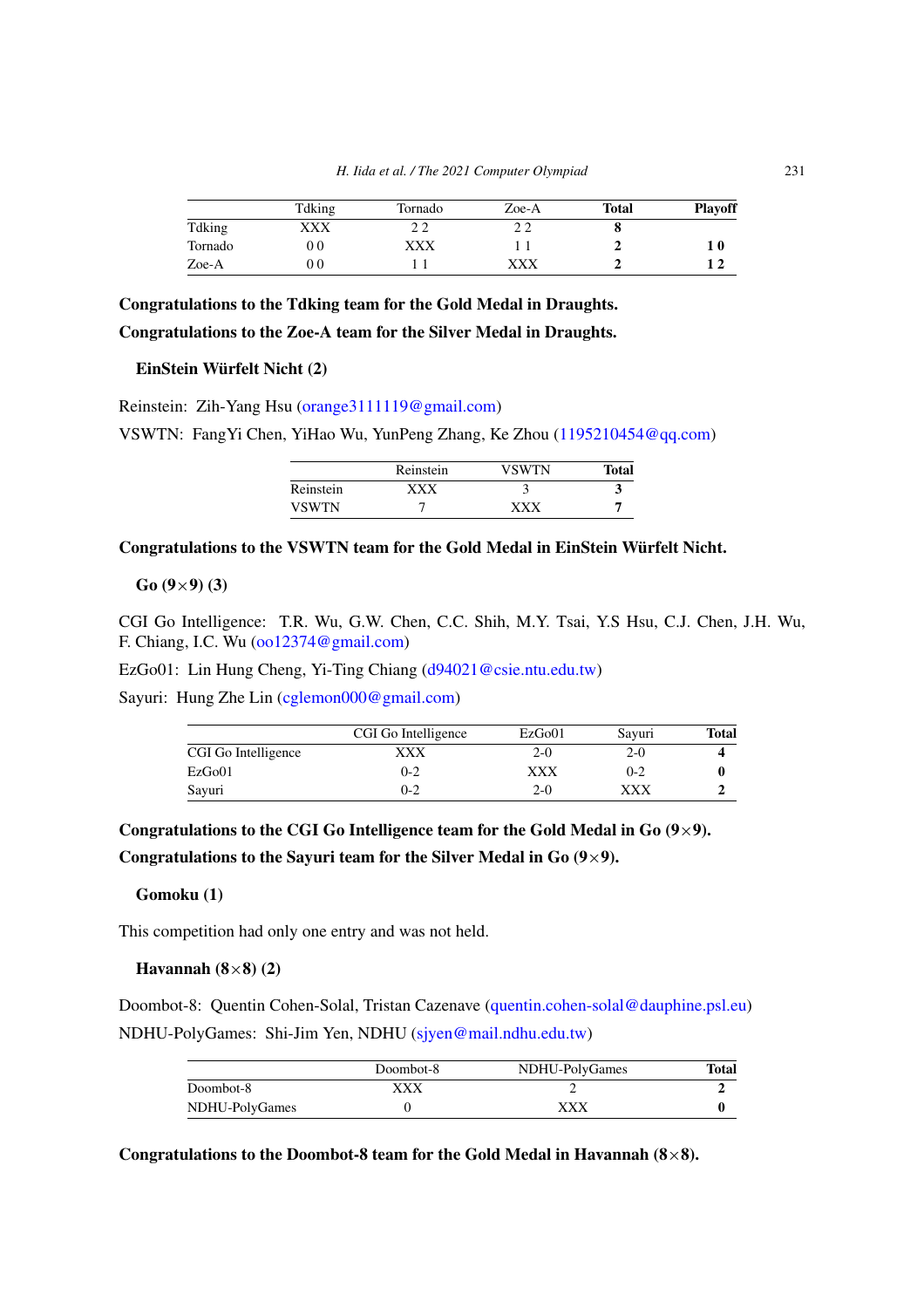# **Havannah (10**×**10) (2)**

Doombot-10: Quentin Cohen-Solal, Tristan Cazenave [\(quentin.cohen-solal@dauphine.psl.eu](mailto:quentin.cohen-solal@dauphine.psl.eu)) NDHU-PolyGames: Shi-Jim Yen, NDHU [\(sjyen@mail.ndhu.edu.tw\)](mailto:sjyen@mail.ndhu.edu.tw)

|                | Doombot-10 | NDHU-PolyGames | Total |
|----------------|------------|----------------|-------|
| Doombot-10     | xxx        |                |       |
| NDHU-PolyGames |            | xxx            |       |

#### Congratulations to the Doombot-10 team for the Gold Medal in Havannah  $(10\times10)$ .

### **Hex (11**×**11) (2)**

import \*: BoChen Han, HaoQuan Zhai, KangSheng Wang, YiHao Wu, Miao Su (534217946@qq. com)

Ultron-11: Quentin Cohen-Solal, Tristan Cazenave ([quentin.cohen-solal@dauphine.psl.eu](mailto:quentin.cohen-solal@dauphine.psl.eu))

|           | import $*$ | Ultron-11 | <b>Total</b> |
|-----------|------------|-----------|--------------|
| import *  | xxx        |           |              |
| Ultron-11 |            | xxx       |              |

### Congratulations to the Ultron-11 team for the Gold Medal in Hex  $(11\times11)$ .

#### **Hex (13**×**13) (2)**

NDHU-PolyGames: Shi-Jim Yen, NDHU [\(sjyen@mail.ndhu.edu.tw\)](mailto:sjyen@mail.ndhu.edu.tw)

Ultron-13: Quentin Cohen-Solal, Tristan Cazenave ([quentin.cohen-solal@dauphine.psl.eu](mailto:quentin.cohen-solal@dauphine.psl.eu))

|                | NDHU-PolyGames | $Ultron-13$ | Total |
|----------------|----------------|-------------|-------|
| NDHU-PolyGames | xxx            | 0-2         |       |
| Ultron-13      | 2-0            | xxx         |       |

# Congratulations to the Ultron-13 team for the Gold Medal in Hex  $(13\times13)$ .

#### **Hex (19**×**19) (2)**

NDHU-PolyGames: Shi-Jim Yen, NDHU [\(sjyen@mail.ndhu.edu.tw\)](mailto:sjyen@mail.ndhu.edu.tw)

Ultron-19: Quentin Cohen-Solal, Tristan Cazenave ([quentin.cohen-solal@dauphine.psl.eu](mailto:quentin.cohen-solal@dauphine.psl.eu))

|                | NDHU-PolyGames | Ultron-19 | Total |
|----------------|----------------|-----------|-------|
| NDHU-PolyGames | xxx            |           |       |
| Ultron-19      |                | xxx       |       |

# Congratulations to the Ultron-19 team for the Gold Medal in Hex  $(19\times19)$ .

# **Kyoto Shogi (1)**

This competition had only one entry and was not held.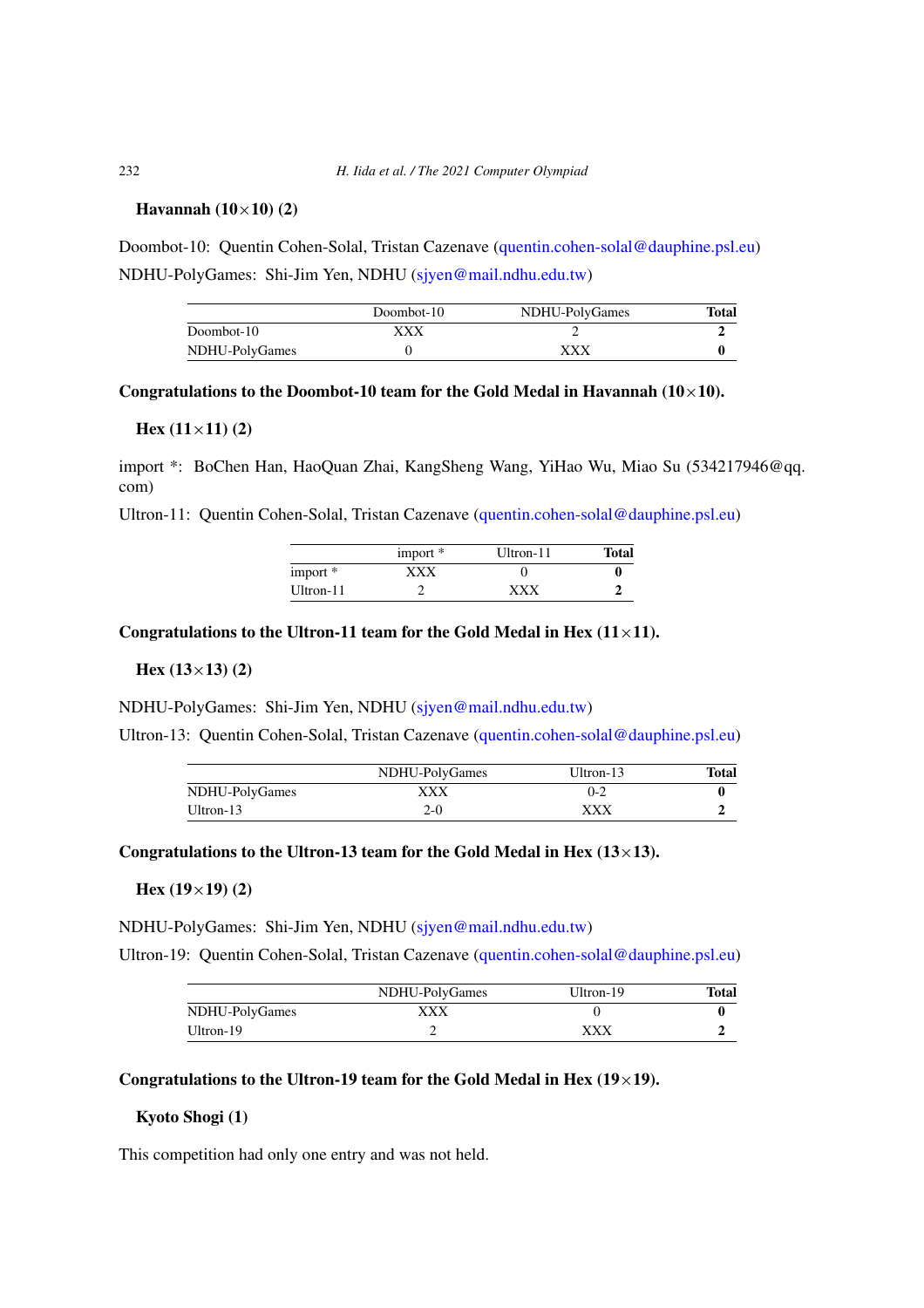### **Lines of Action (1)**

This competition had only one entry and was not held**.**

### **Mahjong (4)**

FatesGate: Zheng-Han Yeh ([s9317741@yahoo.com.tw\)](mailto:s9317741@yahoo.com.tw)

Seofon: Zong-Han Lin, Yu-Chen Lin, Shun-Shii Lin [\(kyon951118@gmail.com](mailto:kyon951118@gmail.com)) SimCat: Shih-Chieh Tang, Feng-Shen Liao, I-Chen Wu [\(fight5566jay@gmail.com](mailto:fight5566jay@gmail.com)) VeryLongCat: Shih-Chieh Tang, Li-Kai Tsuang, I-Chen Wu [\(fight5566jay@gmail.com](mailto:fight5566jay@gmail.com))

|                  | Total    |
|------------------|----------|
| <b>FatesGate</b> | $-69500$ |
| Seofon           | 43500    |
| SimCat           | 39000    |
| VeryLongCat      | $-13000$ |

**Congratulations to the Seofon team for the Gold Medal in Mahjong. Congratulations to the SimCat team for the Silver Medal in Mahjong. Congratulations to the VeryLongCat team for the Bronze Medal in Mahjong.**

# **MiniShogi (2)**

Megatron: Quentin Cohen-Solal, Tristan Cazenave ([quentin.cohen-solal@dauphine.psl.eu\)](mailto:quentin.cohen-solal@dauphine.psl.eu) Nyanpass: Hsuan-Yu Wang ([tt40616@gmail.com](mailto:tt40616@gmail.com))

|                 | Megatron | <b>Nyanpass</b> | <b>Total</b> |
|-----------------|----------|-----------------|--------------|
| Megatron        | xxx      |                 |              |
| <b>Nyanpass</b> |          | xxx             |              |

# **Congratulations to the Nyanpass team for the Gold Medal in MiniShogi.**

### **Nonogram (3)**

Defense: Jia-Jun Yeh, Kuo-Chan Huang, Wei-Chiao Huang, Yan-Rong Guo, De-Rong Sung, Tzung-Shuan Tsai ([tts628@gmail.com](mailto:tts628@gmail.com))

Requim: Yen-Chi Chen, Shun-Shii Lin ([zxkyjimmy@gmail.com](mailto:zxkyjimmy@gmail.com))

The Heirs: Jia-Jun Yeh, Kuo-Chan Huang, Wei-Chiao Huang, Yan-Rong Guo, Tzung-Shuan Tsai [\(tts628@gmail.com\)](mailto:tts628@gmail.com)

|           | # Solved | Time Used | Rank |
|-----------|----------|-----------|------|
| Defense   | 1.000    | 2205.516  |      |
| Requim    | 1.000    | 1515.056  |      |
| The Heirs | 1.000    | 2065.281  |      |

**Congratulations to the Requim team for the Gold Medal in Nonogram.**

**Congratulations to the Heirs team for the Silver Medal in Nonogram.**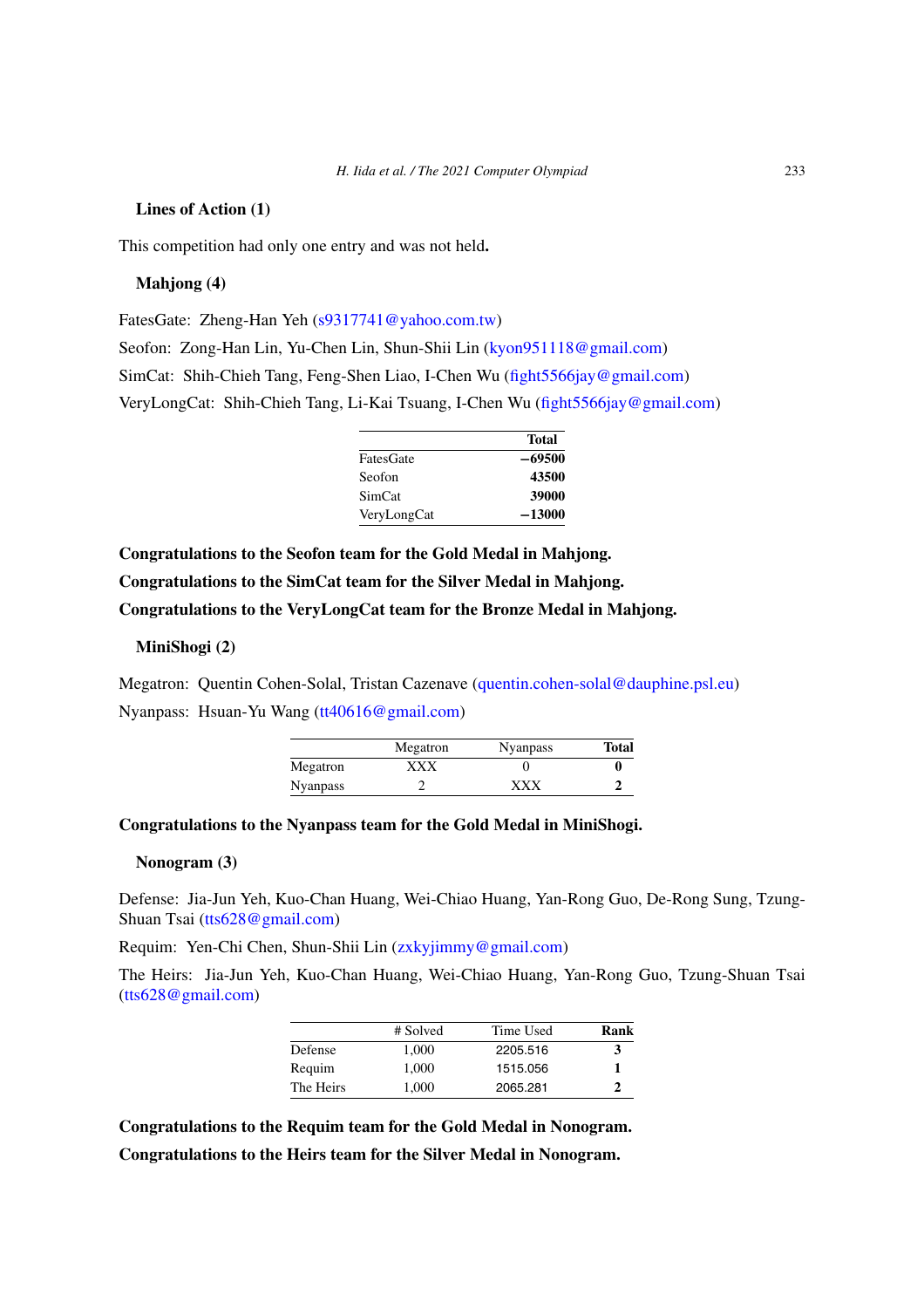### **Othello (8**×**8) (3)**

DeepO: He-Chen Yan, Hsin-Hung Chou, Yi-Zong Zhang ([z58774556@gmail.com](mailto:z58774556@gmail.com)) Maverick: Yen-Chi Chen, Shun-Shii Lin ([zxkyjimmy@gmail.com](mailto:zxkyjimmy@gmail.com))

Réplicateur #8: Quentin Cohen-Solal, Tristan Cazenave ([quentin.cohen-solal@dauphine.psl.eu](mailto:quentin.cohen-solal@dauphine.psl.eu))

|                | DeepO | Maverick | Réplicateur #8 | Total |
|----------------|-------|----------|----------------|-------|
| DeepO          | XXX   |          |                |       |
| Maverick       |       | XXX      | 0.5            | 2.5   |
| Réplicateur #8 |       |          | XXX            | 3.5   |

# **Congratulations to the Réplicateur #8 team for the Gold Medal in Othello (8**×**8).**

**Congratulations to the Maverick team for the Silver Medal in Othello (8**×**8).**

#### **Othello (10**×**10) (1)**

This competition had only one entry and was not held.

# **Outer-Open Gomoku (5)**

CLAP\_OOG: Wei-Chen Liao, Po-Wei Huang, Shao-Xiong Zheng, Yuan-Hao Chen, I-Chen Wu [\(alex10101025@gmail.com\)](mailto:alex10101025@gmail.com)

Marvin: Quentin Cohen-Solal, Tristan Cazenave ([quentin.cohen-solal@dauphine.psl.eu\)](mailto:quentin.cohen-solal@dauphine.psl.eu)

Nonoku: Jiunn-Haur Chern, Shun-Shii Lin ([wwes20107@gmail.com\)](mailto:wwes20107@gmail.com)

rm -rf /\*: JiaYuan Huang, YiChen Pan, JunHong Liu, Ke Zhou [\(506149387@qq.com\)](mailto:506149387@qq.com)

RuiRabbit: Jui-Yu Wang, Shun-Shii Lin [\(rabbit922w@gmail.com\)](mailto:rabbit922w@gmail.com)

|             | CLAP OOG | Marvin | Nonoku | rm -rf $/*$ | RuiRabbit | Total |
|-------------|----------|--------|--------|-------------|-----------|-------|
| CLAP OOG    | XXX      |        |        |             |           |       |
| Marvin      |          | XXX    |        |             |           |       |
| Nonoku      |          |        | XXX    |             |           |       |
| rm -rf $/*$ |          |        |        | XXX         |           |       |
| RuiRabbit   |          |        |        |             | xxx       |       |

**Congratulations to the rm -rf /\* team for the Gold Medal in Outer-Open Gomoku. Congratulations to the CLAP\_ OOG team for the Silver Medal in Outer-Open Gomoku. Congratulations to the Marvin team for the Bronze Medal in Outer-Open Gomoku.**

#### **Santorini (1**)

This competition had only one entry and was not held.

### **Surakarta (2)**

Artificial Idiot: HongJun Liu, HongWei Yu, LingZhen Kong, FangYi Chen, YuWei Zhang ([Nonbi](mailto:Nonbiuld@gmail.com)[uld@gmail.com](mailto:Nonbiuld@gmail.com))

Athénan: Quentin Cohen-Solal, Tristan Cazenave [\(quentin.cohen-solal@dauphine.psl.eu](mailto:quentin.cohen-solal@dauphine.psl.eu))